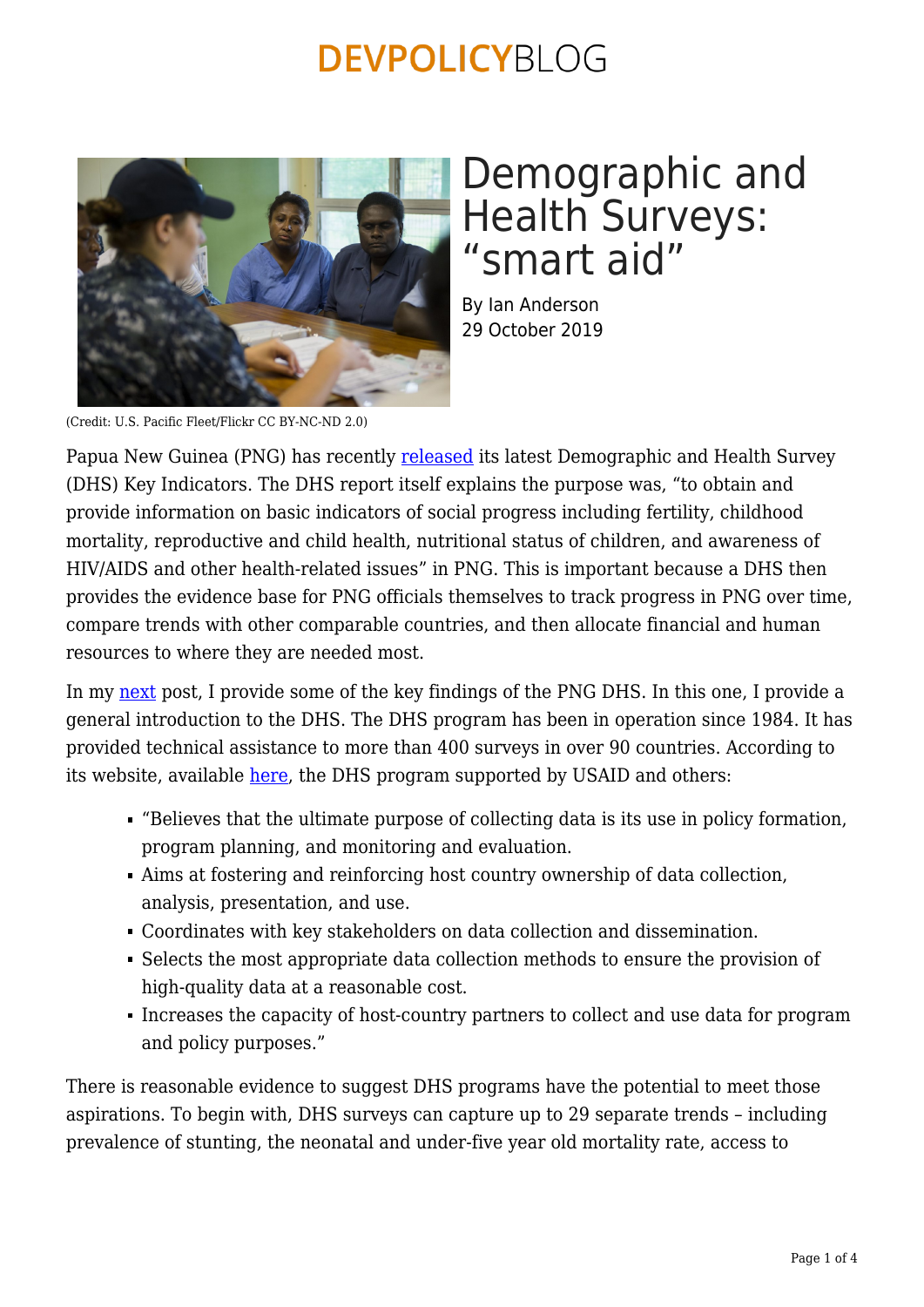modern family planning, access to water, sanitation and electricity – that then feed into the Sustainable Development Goals. Details available [here](https://dhsprogram.com/What-We-Do/Survey-Types/DHS.cfm).

The DHS program also has the potential to achieve "research to action" results at a strategic level. For example, there are over 550 separate studies analysing DHS trends on the DHS website, including on issues such as: the quality of antenatal care over time and between and within countries; the role of private sector providers in public health; factors affecting vaccination coverage; gaps in service utilisation and service provision for malaria; and spatial analysis of health and nutrition. Details are available [here.](https://www.dhsprogram.com/search/index.cfm?itemsperpage=100&bydoctype=publication&bypubtype=4%2C6%2C9%2C11%2C12%2C15%2C16%2C18%2C27%2C45%2C48%2C200&_srchd=1) The DHS program states that DHS survey results have been instrumental in, for example, India scaling up child nutrition programs in response to earlier alarming DHS results on childhood malnutrition and anaemia; Nigeria scaling up Insecticide Treated Nets to prevent malaria; and international birth spacing guidelines ("DHS infant mortality data have led to the adjusted recommendation that birth spacing of three to five years is ideal for minimizing childhood mortality").

The DHS program also has a capacity building program, including training on writing policy briefs for decision makers. The policy briefs can – potentially – capture and present significant amounts of data that are relevant to policy makers in a crisp and relatively intuitive way. Take, for example, the spider graph in the recent Bangladesh health facility survey policy brief. It shows, among other things, that Bangladesh is achieving relatively high access to six essential health services of interest to its government. However, the presentation also shows in a stark way the extent of skewing between public and private providers. Private providers (the purple lines) dominate curative services (that is, everything to the right of the diagonal line) and have a particular focus on Cesarean sections and care for diabetes, but very little focus on growth monitoring for children or family planning. This provides a useful starting point for policy makers to decide if this is the most effective, efficient, equitable and sustainable way division of service delivery between public and private providers.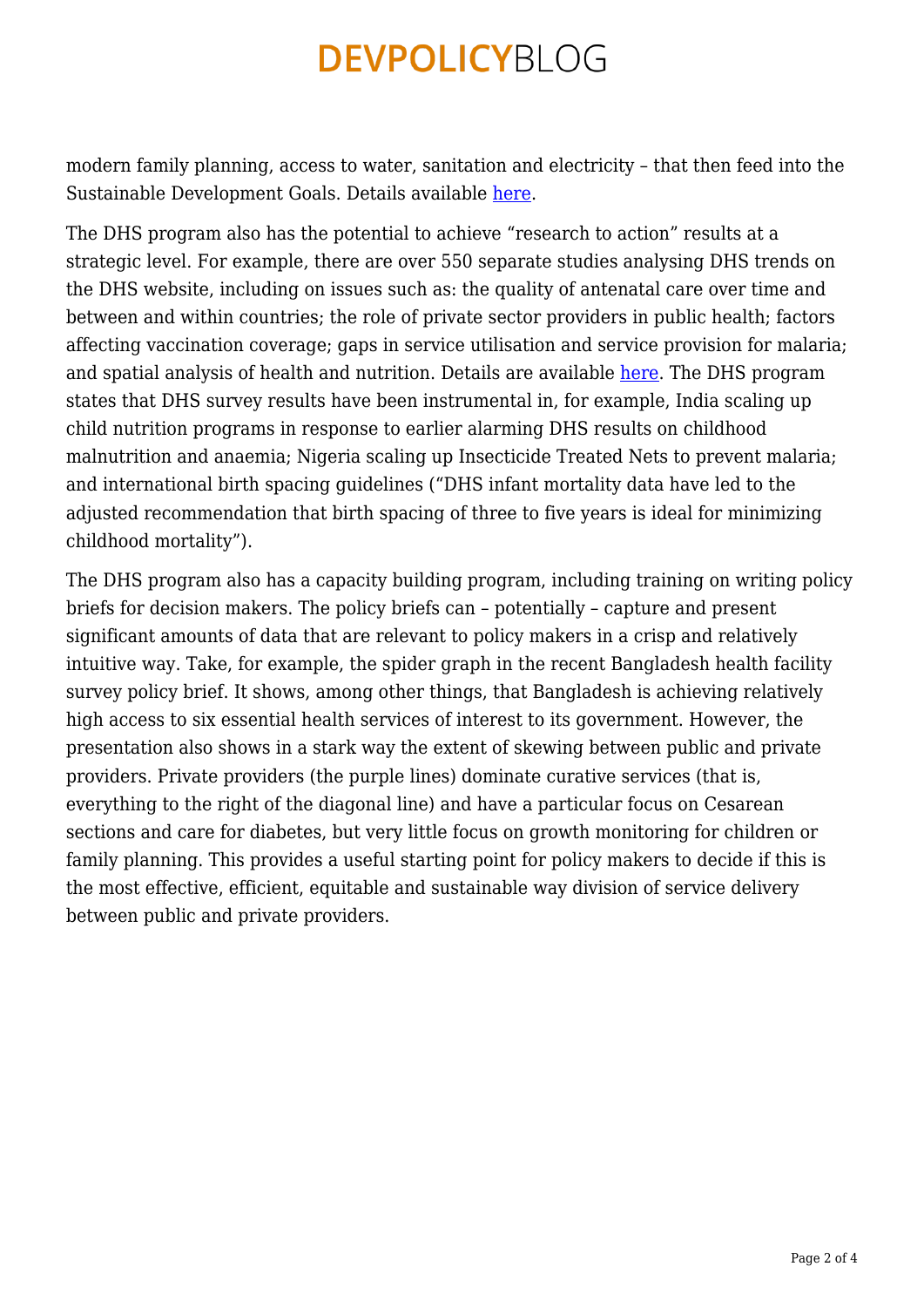

Over 90 low and middle income countries have undertaken a DHS, funded by USAID and other partners, and implemented by the US group ICF. This includes 44 countries in Sub-Saharan Africa, 15 countries – from Afghanistan to Vietnam – in South and Southeast Asia, and PNG and Samoa in the Pacific, with several countries undertaking more than one DHS. Details available [here.](https://dhsprogram.com/Where-We-Work/#activeType=_all&printStyle=false&mLon=12.8&mLat=11.7&mLev=2&title=Where%20We%20Work&desc=) In addition, seven other countries in the Pacific – Kiribati, Nauru, Republic of Marshall Islands, Tonga, Tuvalu, Solomon Islands and Vanuatu – [have also](https://sdd.spc.int/topic/demographic-and-health-surveys) [undertaken a DHS](https://sdd.spc.int/topic/demographic-and-health-surveys) with support from Australia, Asian Development Bank, The Pacific Community and other partners.

There are, of course, potential pitfalls with a DHS. They can be expensive, particularly given the need to carefully select, and then survey, hundreds of representative households. They can be too complex. They can overwhelm, bypass, or undermine a country's own health information system. Information management may be the critical constraint in a country, rather than data per se. Good management and common sense is needed to manage these and similar challenges.

A final general comment about a DHS. People will always question whether "aid works". USAID has been investing and supporting the DHS program since 1984. USAID's